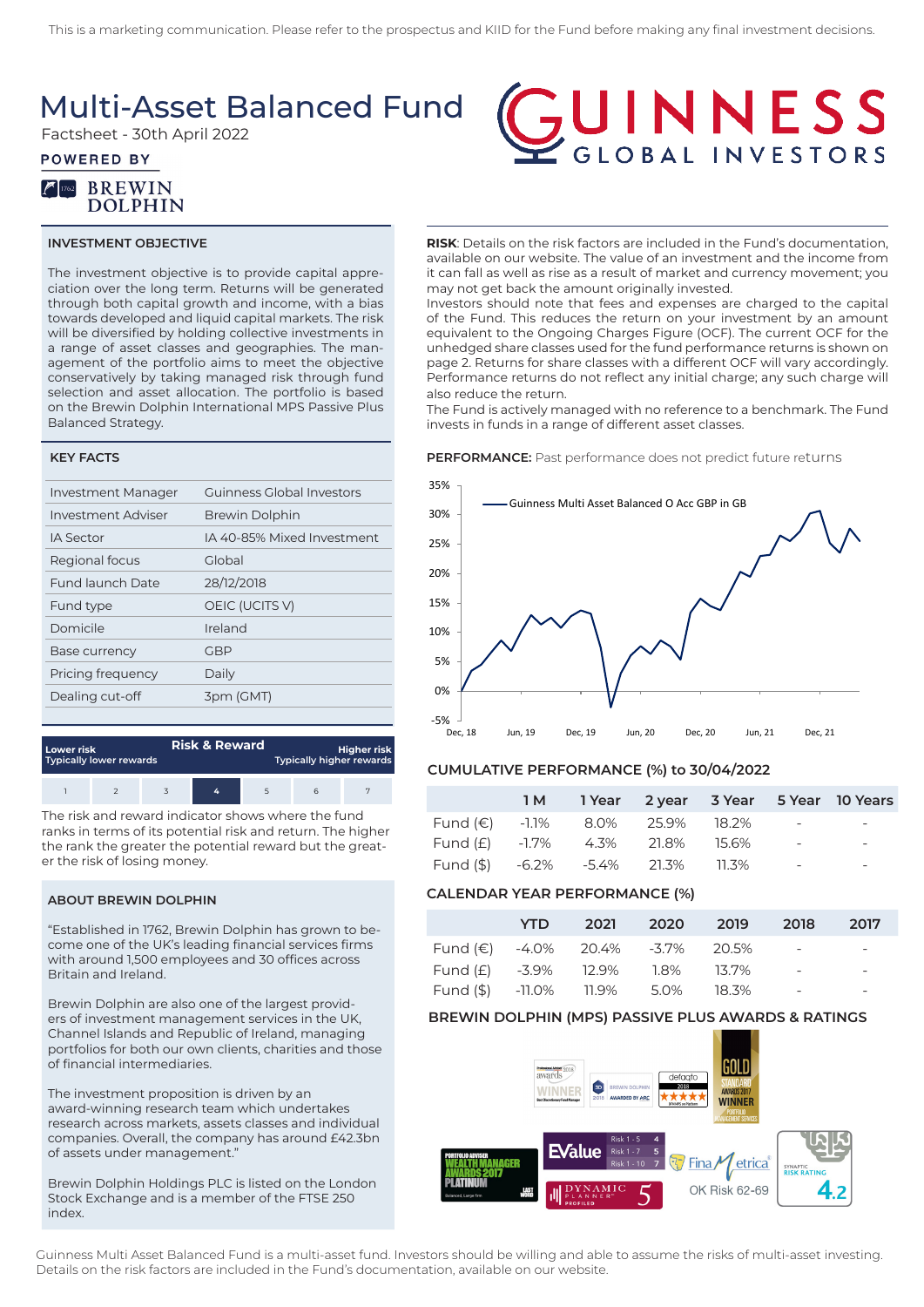This is a marketing communication. Please refer to the prospectus and KIID for the Fund before making any final investment decisions.

Multi-Asset Balanced Fund

Factsheet - 30th April 2022

### **POWERED BY**



## NNESS GLOBAL INVESTORS

### **PORTFOLIO BREAKDOWN**

| Holding                                         | % Weight |
|-------------------------------------------------|----------|
| iShares Core S&P 500 UCITS ETF USD Dist         | 16.7%    |
| Vanguard S&P 500 UCITS ETF                      | 11.2%    |
| iShares Global Corp Bond UCITS ETF              | 10.1%    |
| SPDR S&P US Dividend Aristocrats UCITS ETF      | 9.0%     |
| Vanguard FTSE Developed Europe ex UK UCITS ETF  | 8.4%     |
| iShares Global Government Bond Index            | 6.0%     |
| Vanguard - Pacific Ex-Japan Stock Index Fund    | 4.8%     |
| Invesco EQQQ Nasdag-100 UCITS ETF               | 4.4%     |
| Fidelity MSCI Japan Index Fund                  | 4.1%     |
| Xtrackers CSI300 Swap UCITS ETF                 | 3.9%     |
| iShares Core FTSE 100 UCITS ETF USD             | 2.8%     |
| iShares Global Inflation-Linked Bond Index      | 2.6%     |
| Xtrackers Russell 2000 UCITS ETF                | 2.2%     |
| JPM Global Macro Opportunities USD              | 1.9%     |
| BNY Global Funds plc - Global Dynamic Bond Fund | 1.9%     |
| BNY Global Short-Dated High Yield Bond Fund     | 1.9%     |
| Lyxor MSCI Emerging Markets Ex China UCITS ETF  | 1.6%     |
| iShares Physical Gold ETC USD                   | 1.5%     |
| Amundi Index FTSE EPRA NAREIT Global            | 0.5%     |
| Cash                                            | 4.7%     |

### **ASSET ALLOCATION**

| Equities     | 69.0% |  |
|--------------|-------|--|
| Fixed Income | 18.7% |  |
| Alternatives | 7.6%  |  |
| Cash         | 47%   |  |

### **ALLOCATION BY REGION**

| USA                      | 43.4% |
|--------------------------|-------|
| Other International (DM) | 21.2% |
| UK                       | 28%   |
| Other International (EM) | 16%   |
| Cash                     | 47%   |

### **CONTACT US**

### **SHARE CLASSES**

| Guinness Global Investors<br>18 Smith Square | Class            | Currency   | <b>OCF</b> | Maximum<br>initial charge | <b>ISIN</b>  | Bloomberg         |
|----------------------------------------------|------------------|------------|------------|---------------------------|--------------|-------------------|
| London, SW1P 3HZ                             | O EUR Acc        | <b>EUR</b> | 0.98%      | 5%                        | IE00BG5OR141 | <b>GMABOEA ID</b> |
| info@quinnessqi.com                          | O EUR Hedged Acc | <b>EUR</b> | 1.06%      | 5%                        | IE00BG5OR257 | <b>GMABOEH ID</b> |
|                                              | O GBP Acc        | GBP        | 0.98%      | 5%                        | IE00BG5OR034 | <b>GMABOGA ID</b> |
|                                              | O USD Acc        | USD        | 0.98%      | 5%                        | IE00BG5OR364 | <b>GMABOUA ID</b> |
|                                              | O USD Hedged Acc | USD        | 1.06%      | 5%                        | IE00BG5OR471 | <b>GMABOUH ID</b> |

### **MARKET COMMENTARY**

April was a difficult month for both equity and bond markets alike. Over the period the MSCI World was down 8.3% whilst sovereign and corporate debt fell circa 6%. Unsurprisingly, value faired significantly better than growth as bond yields rose. The news continued to be dominated by the war in Ukraine, inflation concerns, and interest rate rises.

The US saw inflation hit 8.5%, the highest level since 1981 and as we entered May markets were pricing in 3 rate hikes of 50bps for the remainder of the year. However, the bright spot for the US consumer remains low unemployment and strong wage growth. The dollar remains strong given rising interest rates and its defensive nature which has seen the currency rise over 7% on a trade weighted basis.

Of the major equity markets, the UK remained the bright spot given its 75% exposure to overseas earnings and the significant exposure to energy and basic resources. This adequately demonstrates the difference between the FTSE 100 and the UK economy.

As Europe continued to come to terms with events in Ukraine, Russia stopped gas supplies to Poland and Bulgaria when they refused to settle payments in roubles. Gas prices in the region remain 42% higher year to date. However, oil prices softened following the release of oil reserves in the US and anticipated lower demand from China. The French elections saw, as anticipated, the re-election of Emmanuel Macron.

Shanghai spent the whole of April in lockdown following Covid containment measures, but with valuations relative to developed markets at their lowest levels since 2015 and anticipated stimulus for the central bank, markets offer more appeal.

Given the continued uncertainty with the global economy, equities weightings were further reduced by 1% with the proceeds added to the absolute return space.